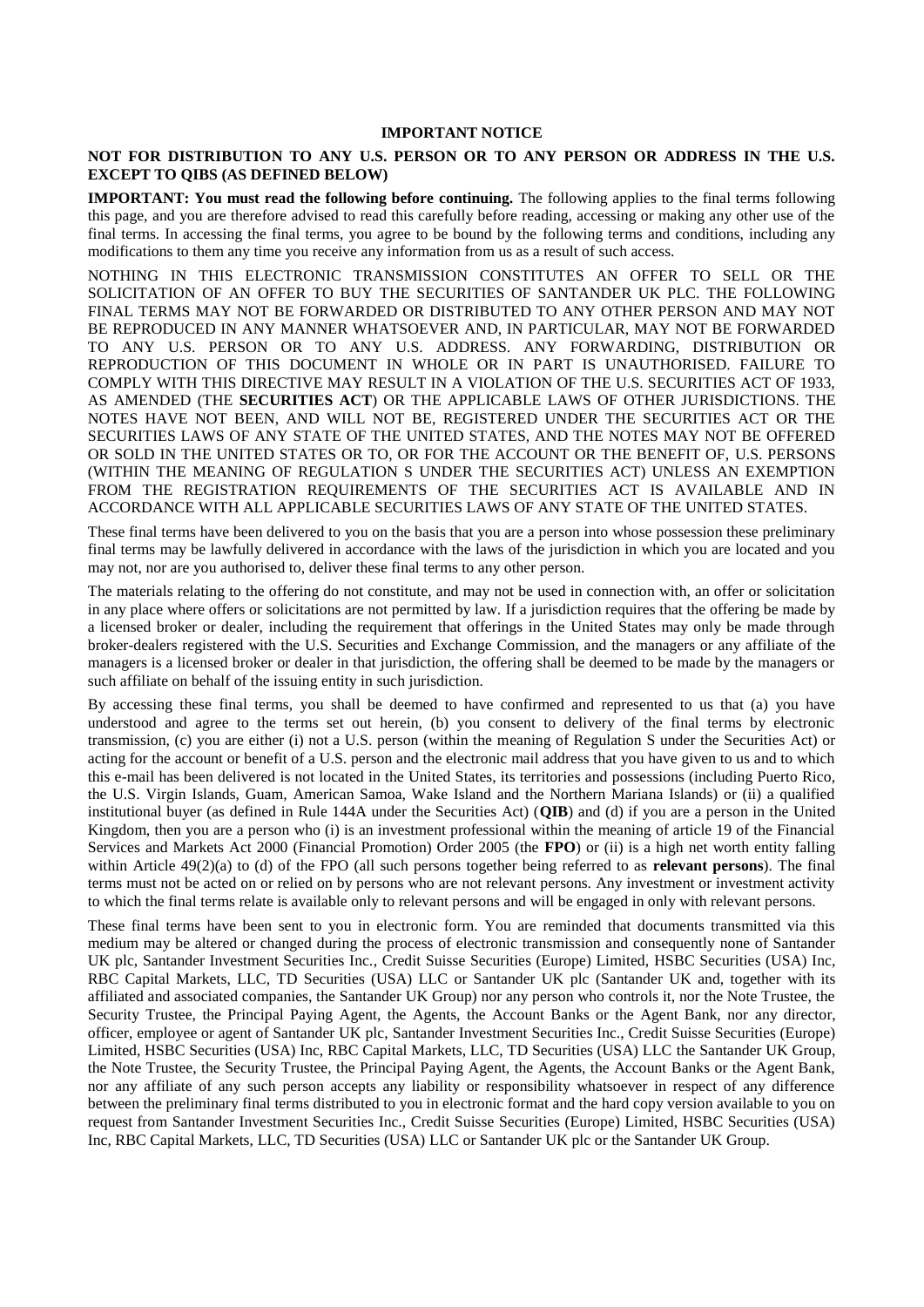## **FINAL TERMS DOCUMENT**

11 February 2020

#### **Santander UK plc**

## **Issue of Series 76 U.S.\$1,250,000,000 Fixed Rate Covered Bonds due February 2023 (Reg S ISIN: (XS2116105144); Rule 144A ISIN: (US80283LAZ67)) irrevocably and unconditionally guaranteed as to payment of principal and interest by Abbey Covered Bonds LLP under the €35 billion Global Covered Bond Programme**

**MIFID II PRODUCT GOVERNANCE / PROFESSIONAL INVESTORS AND ECPS ONLY TARGET MARKET** – Solely for the purposes of each manufacturer's product approval process, the target market assessment in respect of the Covered Bonds has led to the conclusion that: (i) the target market for the Covered Bonds is eligible counterparties and professional clients only, each as defined in Directive 2014/65/EU (as amended, "**MiFID II**"); and (ii) all channels for distribution of the Covered Bonds to eligible counterparties and professional clients are appropriate. Any person subsequently offering, selling or recommending the Covered Bonds (a "**distributor**") should take into consideration the manufacturers' target market assessment; however, a distributor subject to MiFID II is responsible for undertaking its own target market assessment in respect of the Covered Bonds (by either adopting or refining the manufacturers' target market assessment) and determining appropriate distribution channels.

**IMPORTANT - PROHIBITION OF SALES TO EEA AND UK RETAIL INVESTORS**: The Covered Bonds are not intended to be offered, sold or otherwise made available to and should not be offered, sold or otherwise made available to any retail investor in the European Economic Area ("**EEA**") or in the United Kingdom (the **UK**). For these purposes, a retail investor means a person who is one (or more) of: (i) a retail client as defined in point (11) of Article 4(1) of MiFID II or (ii) a customer within the meaning of Directive 2002/92/EC (as amended and superseded, the "**Insurance Mediation Directive**"), where that customer would not qualify as a professional client as defined in point (10) of Article 4(1) of MiFID II. Consequently, no key information document required by Regulation (EU) No 1286/2014 (as amended, the "**PRIIPs Regulation**") for offering or selling the Covered Bonds or otherwise making them available to retail investors in the EEA or in the UK has been prepared and therefore offering or selling the Covered Bonds or otherwise making them available to any retail investor in the EEA or in the UK may be unlawful under the PRIIPs Regulation.

#### **PART A – CONTRACTUAL TERMS**

Terms used herein shall be deemed to be defined as such for the purposes of the Terms and Conditions set forth in the Prospectus dated 18 April 2019 as supplemented on 30 April 2019, 23 July 2019, 9 August 2019, 30 October 2019 and 30 January 2020 (each a "**Supplemental Prospectus**"), which together constitute a base prospectus for the purposes of the Prospectus Directive (2003/71/EC) (as amended, which includes amendments made by Directive 2010/73/EU to the effect that such amendments have been implemented in a relevant Member State) (the "**Prospectus Directive**"). This document constitutes the final terms of the Covered Bonds described herein for the purposes of Article 5.4 of the Prospectus Directive and must be read in conjunction with the Prospectus, as supplemented. Full information on the Issuer and the LLP and the offer of the Covered Bonds is only available on the basis of the combination of this Final Terms Document and the Prospectus, as supplemented. Copies of the Prospectus and each Supplemental Prospectus are available for viewing at<http://www.santander.co.uk/uk/about-santander-uk/debt-investors/santander-uk-covered-bonds> and are available free of charge to the public at the registered office of the Issuer and from the specified office of each of the Paying Agents.

|    | (a) | Issuer:                                                                                                    | Santander UK plc        |
|----|-----|------------------------------------------------------------------------------------------------------------|-------------------------|
|    | (b) | Guarantor:                                                                                                 | Abbey Covered Bonds LLP |
| 2. | (a) | Series Number:                                                                                             | 76                      |
|    | (b) | Tranche Number:                                                                                            |                         |
|    | (c) | which Covered Bonds will be Not Applicable<br><b>Series</b><br>consolidated and form a single Series with: |                         |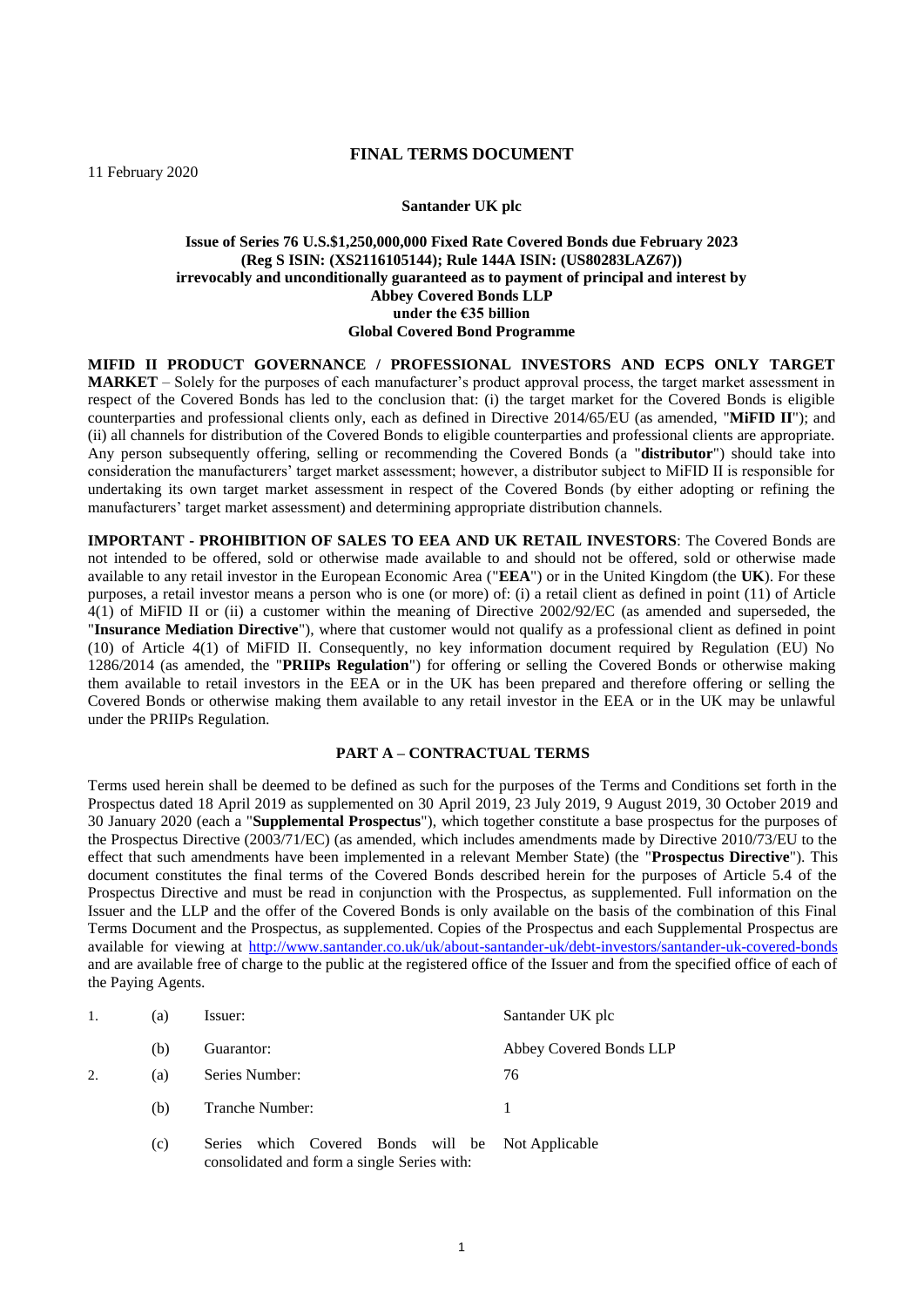|     | (d)                    | Date on which the Covered Bonds will be<br>consolidated and form a single Series with<br>the Series specified above:                                  | Not Applicable                                                                                                                                                                                                                       |
|-----|------------------------|-------------------------------------------------------------------------------------------------------------------------------------------------------|--------------------------------------------------------------------------------------------------------------------------------------------------------------------------------------------------------------------------------------|
| 3.  |                        | Specified Currency or Currencies:                                                                                                                     | U.S. dollars (" $\mathbf{U.S.}\$ " or " $\mathbf{\$}$ ")                                                                                                                                                                             |
| 4.  |                        | Money Market Covered Bonds:                                                                                                                           | N <sub>0</sub>                                                                                                                                                                                                                       |
| 5.  |                        | Do the Covered Bonds have the benefit of<br>remarketing arrangements:                                                                                 | No                                                                                                                                                                                                                                   |
| 6.  |                        | Aggregate Nominal Amount of Covered Bonds<br>admitted to trading:                                                                                     |                                                                                                                                                                                                                                      |
|     | (a)                    | Series:                                                                                                                                               | U.S.\$1,250,000,000                                                                                                                                                                                                                  |
|     | (b)                    | Tranche:                                                                                                                                              | U.S.\$1,250,000,000                                                                                                                                                                                                                  |
| 7.  | <b>Issue Price:</b>    |                                                                                                                                                       | 99.723 per cent. of the aggregate nominal amount                                                                                                                                                                                     |
| 8.  | (a)                    | <b>Specified Denominations:</b>                                                                                                                       | \$200,000 (and no less than the equivalent of<br>$€100,000$ ) and integral multiples of \$1,000 in excess<br>thereof (or the U.S. dollar equivalent for Rule 144A<br>Covered Bonds issued in a currency other than U.S.<br>dollars). |
|     | (b)                    | <b>Calculation Amount:</b>                                                                                                                            | U.S.\$1,000                                                                                                                                                                                                                          |
| 9.  | (a)                    | <b>Issue Date:</b>                                                                                                                                    | 12 February 2020                                                                                                                                                                                                                     |
|     | (b)                    | <b>Interest Commencement Date:</b>                                                                                                                    | <b>Issue Date</b>                                                                                                                                                                                                                    |
| 10. | (a)                    | Final Maturity Date:                                                                                                                                  | 12 February 2023                                                                                                                                                                                                                     |
|     | (b)                    | Extended Due for Payment Date of<br>Guaranteed Amounts corresponding to the<br>Final Redemption Amount under<br>the<br><b>Covered Bond Guarantee:</b> | 12 February 2024                                                                                                                                                                                                                     |
| 11. | <b>Interest Basis:</b> |                                                                                                                                                       | 1.625 per cent. Fixed Rate from and including the<br>Interest Commencement Date to but excluding the<br>Final Maturity Date (further particulars specified in<br>paragraph 17 below)                                                 |
| 12. |                        | Redemption/Payment Basis:                                                                                                                             | Redemption at par                                                                                                                                                                                                                    |
| 13. | Basis:                 | Change of Interest Basis or Redemption/Payment                                                                                                        | From and including the Final Maturity Date to but<br>excluding the Extended Due for Payment Date the<br>following provisions of paragraph 18 below apply                                                                             |
| 14. |                        | Put/Call Options:                                                                                                                                     |                                                                                                                                                                                                                                      |
|     |                        |                                                                                                                                                       | Not Applicable                                                                                                                                                                                                                       |
| 15. | (a)                    | <b>Status of the Covered Bonds:</b>                                                                                                                   | Senior                                                                                                                                                                                                                               |
|     | (c)                    | Date Board approval for issuance of Covered                                                                                                           | 24 July 2017                                                                                                                                                                                                                         |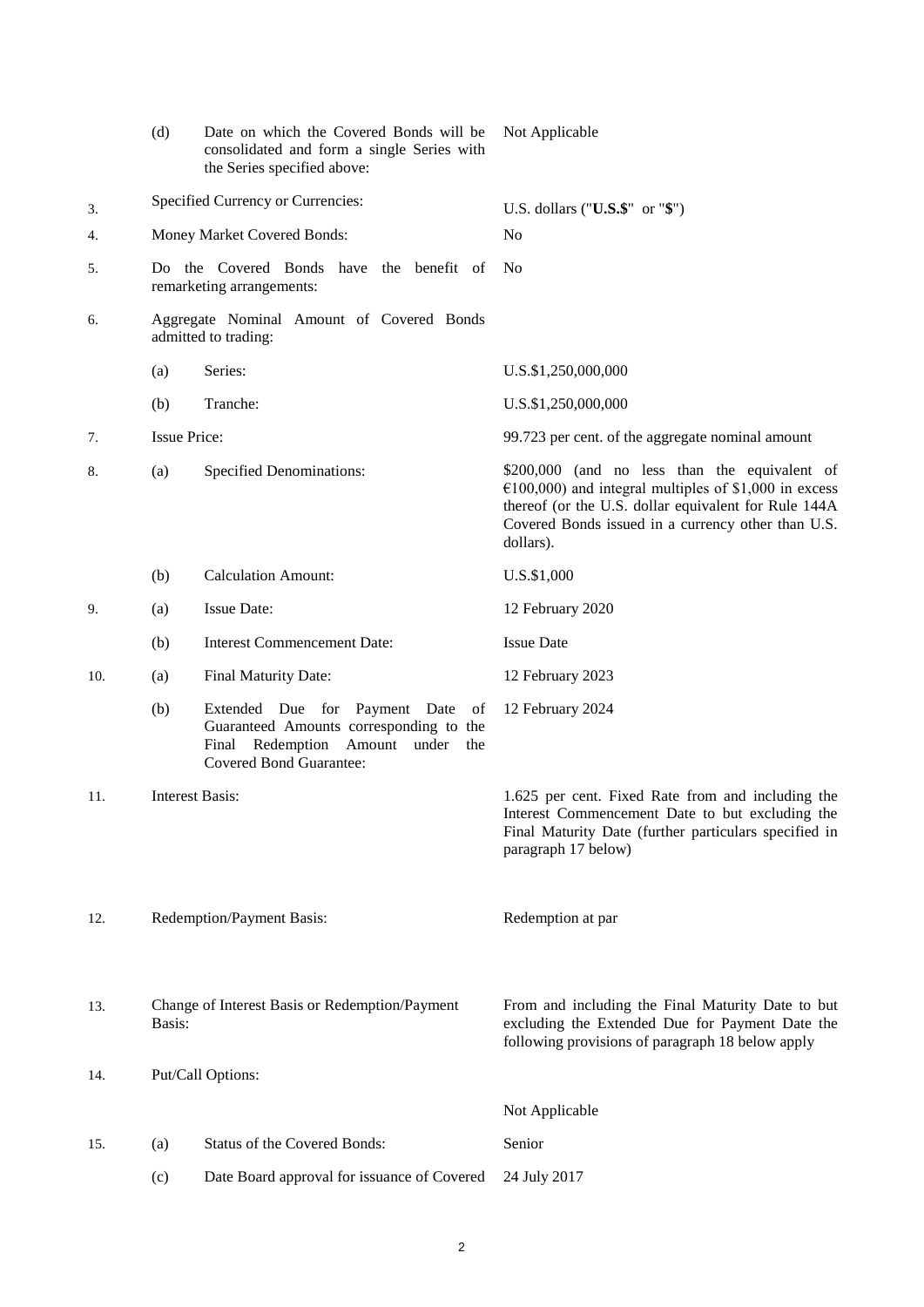Bonds obtained:

| 16. |                                                  | Method of distribution:                                                                                               | Syndicated                                                                                                                                                   |  |  |
|-----|--------------------------------------------------|-----------------------------------------------------------------------------------------------------------------------|--------------------------------------------------------------------------------------------------------------------------------------------------------------|--|--|
|     | PROVISIONS RELATING TO INTEREST (IF ANY) PAYABLE |                                                                                                                       |                                                                                                                                                              |  |  |
| 17. |                                                  | Fixed Rate Covered Bond Provisions:                                                                                   | Applicable                                                                                                                                                   |  |  |
|     | (a)                                              | Rate(s) of Interest:                                                                                                  | 1.625 per cent. per annum payable semi-annually in<br>arrear                                                                                                 |  |  |
|     | (b)                                              | Interest Payment Date(s):                                                                                             | 12th February and 12th August in each year,<br>commencing on 12 August 2020, up to and including<br>the Final Maturity Date                                  |  |  |
|     | (c)                                              | <b>Business Day Convention:</b>                                                                                       | Following Business Day Convention                                                                                                                            |  |  |
|     | (d)                                              | Business Day(s):<br><b>Additional Business Centre(s):</b>                                                             | London<br>New York                                                                                                                                           |  |  |
|     | (e)                                              | Fixed Coupon Amount(s):                                                                                               | \$8.125 per Calculation Amount                                                                                                                               |  |  |
|     | (f)                                              | Broken Amount(s):                                                                                                     | Not Applicable                                                                                                                                               |  |  |
|     | (g)                                              | Day Count Fraction:                                                                                                   | 30/360, Unadjusted                                                                                                                                           |  |  |
|     | (h)                                              | Determination Date(s):                                                                                                | 12th February and 12th August in each year                                                                                                                   |  |  |
| 18. |                                                  | Floating Rate Covered Bond Provisions:                                                                                | Applicable from and including the Final Maturity<br>Date to but excluding the Extended Due for Payment<br>Date                                               |  |  |
|     | (a)                                              | Interest Period(s):                                                                                                   | The period from and including the Final Maturity<br>Date, or as the case may be an Interest Payment Date,<br>to but excluding the next Interest Payment Date |  |  |
|     | (b)                                              | Specified Interest Payment Dates:                                                                                     | Monthly, on $12th$ day of each month commencing on<br>12 March 2023 and including the Extended Due for<br>Payment Date                                       |  |  |
|     | (d)                                              | <b>Business Day Convention:</b>                                                                                       | Modified Following Business Day Convention                                                                                                                   |  |  |
|     | (e)                                              | Business Day(s):                                                                                                      | London                                                                                                                                                       |  |  |
|     |                                                  | <b>Additional Business Centre(s):</b>                                                                                 | New York                                                                                                                                                     |  |  |
|     | (f)                                              | Manner in which the Rate of Interest and<br>Interest Amount is to be determined:                                      | <b>Screen Rate Determination</b>                                                                                                                             |  |  |
|     | (g)                                              | Party responsible for calculating the Rate<br>of Interest and Interest Amount (if not the<br>Principal Paying Agent): | Not Applicable                                                                                                                                               |  |  |
|     | (h)                                              | <b>Screen Rate Determination:</b>                                                                                     | Applicable                                                                                                                                                   |  |  |
|     |                                                  | Reference Rate:                                                                                                       | <b>Compounded Daily SOFR</b>                                                                                                                                 |  |  |
|     |                                                  | Benchmark Administrator:                                                                                              | Federal Reserve Bank of New York                                                                                                                             |  |  |
|     |                                                  |                                                                                                                       | As at the Issue Date, the Federal Reserve Bank of                                                                                                            |  |  |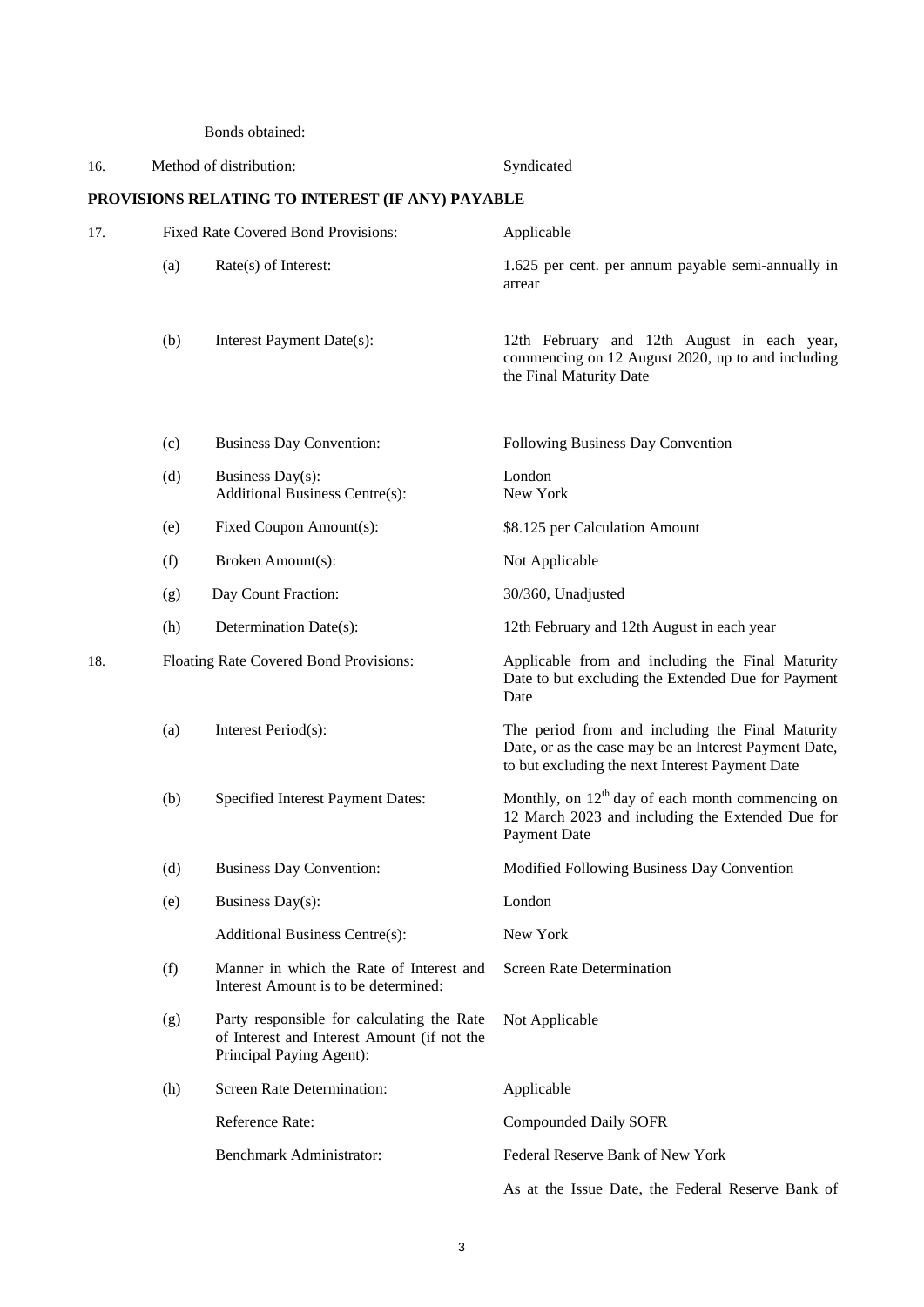|     |     |                                      | New York does not appear on the register of<br>administrators and benchmarks established and<br>maintained by the European Securities and Markets<br>Authority (ESMA) pursuant to Article 36 of the<br><b>Benchmarks</b><br>Regulation<br>(Regulation<br>(EU)<br>2016/1011) (the Benchmarks Regulation).                                                             |
|-----|-----|--------------------------------------|----------------------------------------------------------------------------------------------------------------------------------------------------------------------------------------------------------------------------------------------------------------------------------------------------------------------------------------------------------------------|
|     |     |                                      | As far as the Issuer is aware, SOFR does not fall<br>within the scope of the Benchmarks Regulation by<br>virtue of Article 2 of that Regulation, such that the<br>administrator of SOFR is not currently required to<br>obtain authorisation or registration (or, if located<br>outside<br>European<br>Union,<br>the<br>recognition,<br>endorsement or equivalence). |
|     |     | Interest Determination Date(s):      | The day that is the fifth U.S. Government Securities<br>Business Day prior to the Interest Payment Date in<br>respect of the relevant Interest Period                                                                                                                                                                                                                |
|     |     | Relevant Screen Page:                | <b>SOFFRATE</b>                                                                                                                                                                                                                                                                                                                                                      |
|     |     | <b>Observation Method:</b>           | Lag                                                                                                                                                                                                                                                                                                                                                                  |
|     |     | <b>Observation Look-back Period:</b> | (being no less than 5 U.S. Government Securities<br><b>Business Days)</b>                                                                                                                                                                                                                                                                                            |
|     | (i) | ISDA Determination:                  | Not Applicable                                                                                                                                                                                                                                                                                                                                                       |
|     | (j) | $Margin(s)$ :                        | $+0.46$ per cent. per annum                                                                                                                                                                                                                                                                                                                                          |
|     | (k) | Minimum Rate of Interest:            | Not Applicable                                                                                                                                                                                                                                                                                                                                                       |
|     | (1) | Maximum Rate of Interest:            | Not Applicable                                                                                                                                                                                                                                                                                                                                                       |
|     | (m) | Day Count Fraction:                  | Actual / 360, adjusted                                                                                                                                                                                                                                                                                                                                               |
| 19. |     | Zero Coupon Covered Bond Provisions: | Not Applicable                                                                                                                                                                                                                                                                                                                                                       |
|     |     | PROVISIONS RELATING TO REDEMPTION    |                                                                                                                                                                                                                                                                                                                                                                      |

# **PROVISIC**

| 20. | Issuer Call:                                                                                                                                                                           | Not Applicable                   |
|-----|----------------------------------------------------------------------------------------------------------------------------------------------------------------------------------------|----------------------------------|
| 21. | Investor Put:                                                                                                                                                                          | Not Applicable                   |
| 22. | <b>Final Redemption Amount of each Covered Bond:</b>                                                                                                                                   | \$1,000 per Calculation Amount   |
| 23. | Early Redemption Amount of each Covered Bond<br>payable on redemption for taxation reasons or on<br>event of default, etc. and/or the method of calculating<br>the same (if required): | As set out in Condition $6.8(a)$ |

# **GENERAL PROVISIONS APPLICABLE TO THE COVERED BONDS**

| 24. | Form of Covered Bonds: | <b>Registered Covered Bonds:</b>                                                                    |
|-----|------------------------|-----------------------------------------------------------------------------------------------------|
|     |                        | Regulation S Global Covered Bond registered in the<br>name of a nominee for a common safekeeper for |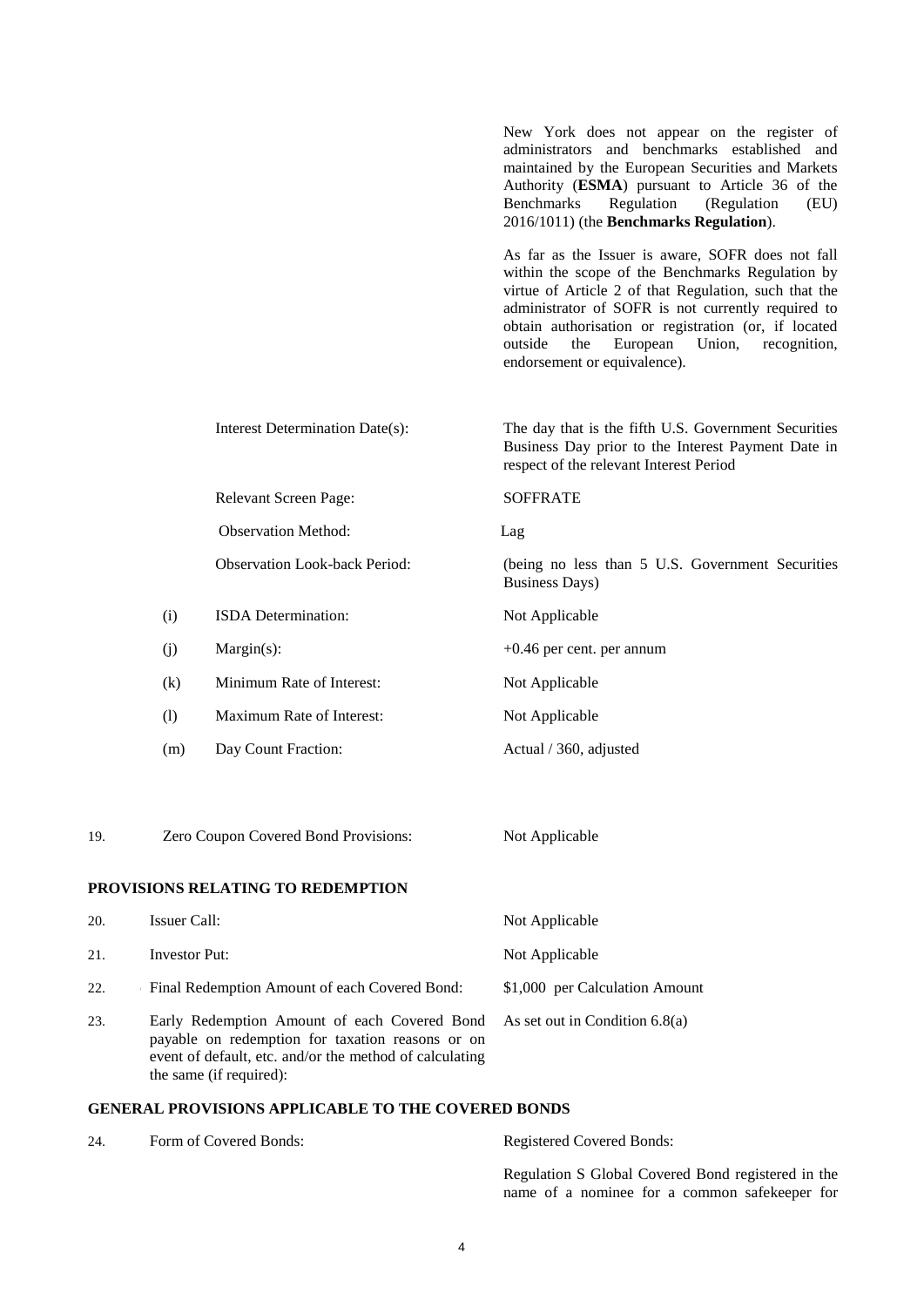Euroclear and Clearstream, Luxembourg

Rule 144A Global Covered Bond registered in the name of a nominee of DTC

| 25. | New Global Covered Bond:                                                                                                               | N <sub>0</sub>                                         |
|-----|----------------------------------------------------------------------------------------------------------------------------------------|--------------------------------------------------------|
| 26. | Financial Centre(s):                                                                                                                   | Not Applicable                                         |
| 27. | Talons for future Coupons or Receipts to be attached<br>to Bearer Definitive Covered Bonds (and dates on<br>which such Talons mature): | N <sub>0</sub>                                         |
| 28. | Details relating to Instalment Covered Bonds:                                                                                          |                                                        |
|     | Instalment Amount(s):<br>(a)                                                                                                           | Not Applicable                                         |
|     | (b)<br>Instalment Date(s):                                                                                                             | Not Applicable                                         |
| 29. | Redenomination renominalisation and<br>reconventioning provisions:                                                                     | Not applicable                                         |
| 30. | Post-Perfection SVR-LIBOR Margin:                                                                                                      | 2.95 per cent.                                         |
|     | <b>DISTRIBUTION</b>                                                                                                                    |                                                        |
| 31. | U.S. Selling Restrictions:                                                                                                             | Reg. S Compliance Category: TEFRA not applicable       |
|     |                                                                                                                                        | Rule 144A Compliance Category: TEFRA not<br>applicable |

# **PURPOSE OF FINAL TERMS DOCUMENT**

This Final Terms Document comprises the final terms required for issue and admission to trading on the London Stock Exchange's Regulated Market of the Covered Bonds described herein pursuant to the €35 billion Global Covered Bond Programme of Santander UK plc.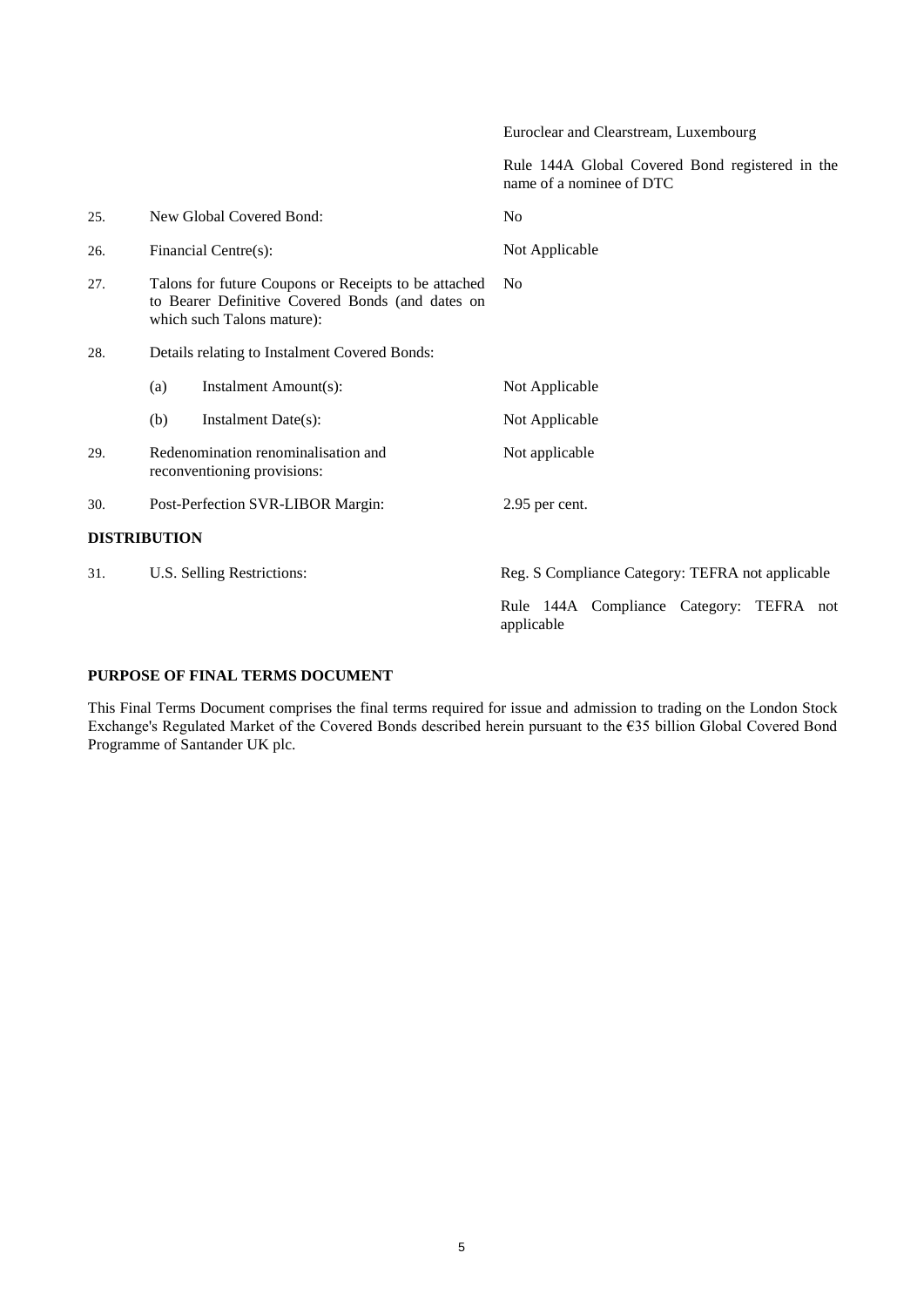# **PART B – OTHER INFORMATION**

## 1. **LISTING AND ADMISSION TO TRADING**:

|    | (a)             | Listing and admission to trading:                              | Application is expected to be made by the Issuer (or<br>on its behalf) for the Series 76 Covered Bonds to be<br>admitted to trading on the London Stock Exchange's<br>Regulated Market with effect from the Issue Date. |
|----|-----------------|----------------------------------------------------------------|-------------------------------------------------------------------------------------------------------------------------------------------------------------------------------------------------------------------------|
|    | (b)             | Estimate of total expenses related to<br>admission to trading: | £4,790                                                                                                                                                                                                                  |
| 2. | <b>RATINGS:</b> |                                                                |                                                                                                                                                                                                                         |
|    | Ratings:        |                                                                | The Covered Bonds to be issued are expected to be<br>rated:                                                                                                                                                             |
|    |                 |                                                                | $S\&P: AAA$                                                                                                                                                                                                             |
|    |                 |                                                                | Moody's: Aaa                                                                                                                                                                                                            |
|    |                 |                                                                | Fitch: AAA                                                                                                                                                                                                              |
| 3. |                 | <b>COVERED BOND SWAP:</b>                                      |                                                                                                                                                                                                                         |
|    |                 | Covered Bond Swap Provider:                                    | Santander UK plc                                                                                                                                                                                                        |
|    |                 | Nature of Covered Bond Swap:                                   | Not Applicable                                                                                                                                                                                                          |
|    |                 |                                                                |                                                                                                                                                                                                                         |

# 4. **INTERESTS OF NATURAL AND LEGAL PERSONS INVOLVED IN THE ISSUE**:

Save as discussed in *Subscription and Sale and Transfer and Selling Restrictions*, so far as the Issuer and the LLP are aware, no person involved in the offer of the Covered Bonds has an interest material to the offer. The Managers and their affiliates have engaged and may in the future engage in investment banking and/or commercial banking transactions with and may perform other services for the Issuer and/or the LLP and/or their affiliates in the ordinary course of business.

# 5. **YIELD: (***Fixed Rate Covered Bonds only***)**

| Indication of yield: | 1.720 per cent. calculated on an annual basis. The yield  |
|----------------------|-----------------------------------------------------------|
|                      | is calculated at the Issue Date on the basis of the Issue |
|                      | Price. It is not an indication of future vield.           |

#### 6. **TRADABLE AMOUNTS**:

So long as the Covered Bonds are represented by a Global Covered Bond and Euroclear Bank SA/NV, Clearstream Banking, S.A. and The Depository Trust Company so permit, the Global Covered Bond shall be tradable in minimum principal amounts of \$200,000 and integral multiples of \$1,000 (the "**Tradable Amount**") in addition thereto.

## 7. **OPERATIONAL INFORMATION**:

| (a) | Reg S ISIN Code:     | XS2116105144 |
|-----|----------------------|--------------|
| (b) | Rule 144A ISIN Code: | US80283LAZ67 |
| (c) | Reg S Common Code:   | 211610514    |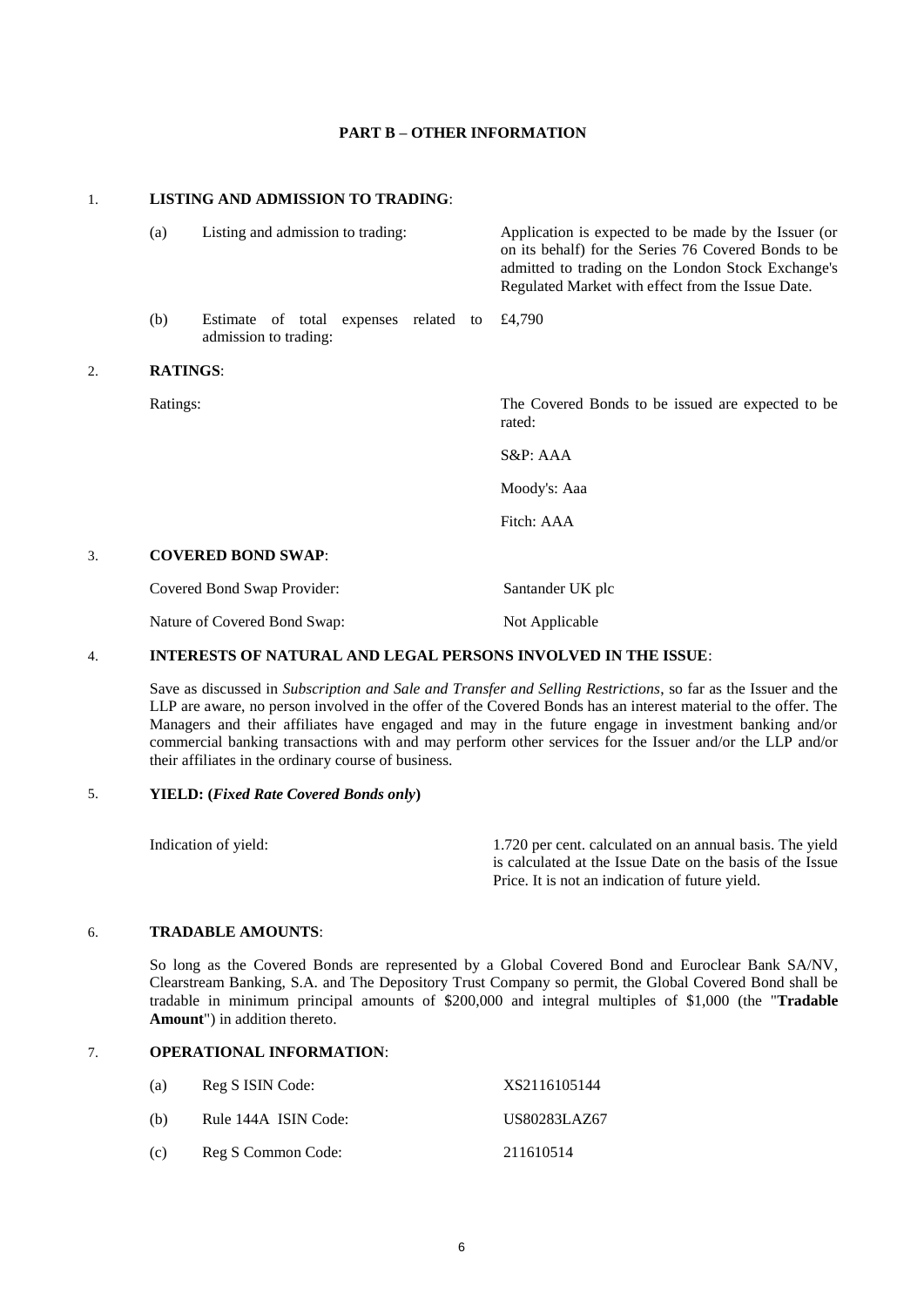| (d)                                                                          | Rule 144A Common Code:                            | 211640618                                                                                                                                                                                                                                                                                                                                                                                                                                                                                                                                                                                                                                                                                                                                                                                                       |
|------------------------------------------------------------------------------|---------------------------------------------------|-----------------------------------------------------------------------------------------------------------------------------------------------------------------------------------------------------------------------------------------------------------------------------------------------------------------------------------------------------------------------------------------------------------------------------------------------------------------------------------------------------------------------------------------------------------------------------------------------------------------------------------------------------------------------------------------------------------------------------------------------------------------------------------------------------------------|
| (e)                                                                          | Reg S CUSIP:                                      | 211610514                                                                                                                                                                                                                                                                                                                                                                                                                                                                                                                                                                                                                                                                                                                                                                                                       |
| (e)                                                                          | Rule 144A CUSIP:                                  | 80283LAZ6                                                                                                                                                                                                                                                                                                                                                                                                                                                                                                                                                                                                                                                                                                                                                                                                       |
| (f)                                                                          | CFI Code:                                         | <b>DGFXFB</b>                                                                                                                                                                                                                                                                                                                                                                                                                                                                                                                                                                                                                                                                                                                                                                                                   |
| (g)                                                                          | FISN:                                             | SANTANDER UK PL/1 MBS 20230213                                                                                                                                                                                                                                                                                                                                                                                                                                                                                                                                                                                                                                                                                                                                                                                  |
| (h)                                                                          | Delivery:                                         | Delivery free of payment                                                                                                                                                                                                                                                                                                                                                                                                                                                                                                                                                                                                                                                                                                                                                                                        |
|                                                                              | Name and address of Initial Paying Agent(s):      | Deutsche Bank AG, London Branch<br><b>Winchester House</b><br>1 Great Winchester Street<br>London EC2N 2DB                                                                                                                                                                                                                                                                                                                                                                                                                                                                                                                                                                                                                                                                                                      |
| (if any):                                                                    | Names and addresses of additional Paying Agent(s) | Deutsche Bank Trust Company Americas<br>1761 East St. Andrew Place, Santa Ana, California<br>92705                                                                                                                                                                                                                                                                                                                                                                                                                                                                                                                                                                                                                                                                                                              |
| Intended to be held in a manner which would allow<br>Eurosystem eligibility: |                                                   | Regulation S Global Covered Bond: Yes. Note that<br>the designation "yes" simply means that the Covered<br>Bonds are intended upon issue to be deposited with<br>one of the ICSDs as common safekeeper and<br>registered in the name of a nominee of one of the<br>ICSDs acting as common safekeeper, and does not<br>necessarily mean that the Covered Bonds will be<br>recognized as eligible collateral for Eurosystem<br>monetary policy and intra day credit operations by<br>the Eurosystem either upon issue or at any or all<br>times during their life. Such recognition will depend<br>upon the ECB being satisfied that Eurosystem<br>eligibility criteria have been met.                                                                                                                            |
|                                                                              |                                                   | Rule 144A Global Covered Bond: No, whilst the<br>designation is specified as "no" at the date of these<br>Final Terms, should the Eurosystem eligibility<br>criteria be amended in the future such that the<br>Covered Bonds are capable of meeting them the<br>Covered Bonds may then be deposited with one of<br>the ICSDs as common safekeeper and registered in<br>the name of a nominee of one of the ICSDs acting as<br>common safekeeper. Note that this does not<br>necessarily mean that the Covered Bonds will then be<br>recognised as eligible collateral for Eurosystem<br>monetary policy and intra day credit operations by<br>the Eurosystem at any time during their life. Such<br>recognition will depend upon the ECB being satisfied<br>that Eurosystem eligibility criteria have been met. |

# 8. **U.S. TAX INFORMATION (144A OFFERINGS ONLY)**